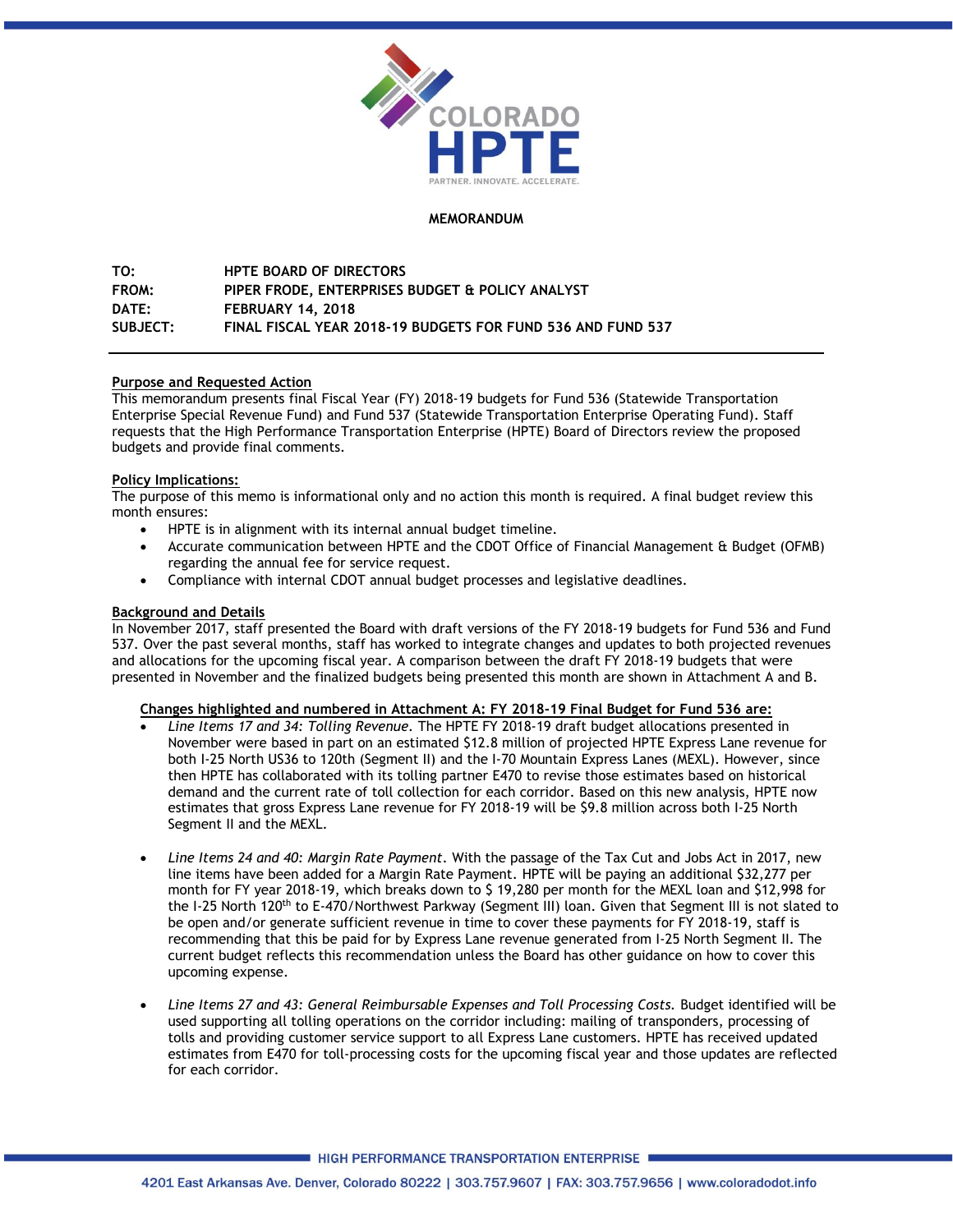- *Line 20: I-25 North Loan Funds for Debt Service.* As identified in the debt service schedule for the I-25 North Segment III Loan, half of the FY 2018-19 debt service payment, \$235,119, will be paid for out of the Capitalized Interest Fund. The second half of the payment \$235,119, is to be paid with Express Lane revenue. Given that Segment III is not slated to be open and/or generate sufficient revenue in time to make the second half of the payment, staff is recommending that this be paid for by Express Lane revenue generated from I-25 North Segment II. The current budget reflects this recommendation unless the Board has other guidance on how to cover this upcoming expense.
- *Line 36: MEXL Loan Funds for Debt Service:* It was originally anticipated that the FY 2018-19 debt service payment for the MEXL loan would be paid for entirely from Express Lane revenue generated on the corridor. However, HPTE has remaining loan proceeds originally slated for project construction that are not needed at this time. In conversations with Bank of America Merrill Lynch (BAML), those funds can be redirected to debt service payment(s) and that change is reflected.

# **Changes highlighted and numbered in Attachment B: FY 2018-19 Final Budget for Fund 537 are:**

Following a review of the draft budget categories for Fund 537, staff decided to split up the larger Program & Development section of the budget into smaller, more descriptive budget categories in order to more clearly tie budget allocations to program areas. The Board will see those general category changes reflected in this update as well as the following changes to specific line items:

- *Line Items 8, 12 and 13.* Minor changes have been made to reflect current and anticipated expenditures.
- *Line 20: Toll Operations Advisor.* Budget identified for this line is to provide consultant-supported industry expertise on express lane operations for all corridors. Work includes the development of Standard Operating Procedures (SOPs), Traffic Incident Management Plans (TIMs), and analysis of toll rate sensitivity. The allocation has been increased to support the onboarding of HPTE's new tolling services manager and major projects manager.
- *Line 25: Public Private Partnership (P3) Advisor.* Budget identified for this line item funds necessary corridor development work and general advising on ongoing and future P3 project development; includes costs for on-call P3 financial advising.
- *Line 27 and 28: Legal Services.* Budget identified for this line item is used for overall legal strategy and litigation support for current and expected projects. Both line items in this category have been reduced to reflect anticipated need.
- *Line 30: CDOT Project Support.* Budget identified for this line item will be used to fund strategic advisory work, including with the RoadX program and assessing financial feasibility of rapid speed technologies, researching innovative finance affordable housing alternatives in hard-to-fill maintenance areas, finalizing the parking study and performing a multi-jurisdictional transportation financing feasibility analysis. The current budget allocation has been increased to reflect an increased number of CDOT initiatives that HPTE has been requested to provide support on. HPTE does anticipate allocating additional budget to this area once FY 2018-19 starts by using a portion of its available roll forward.
- Line 31: Express Lanes Master Plan Development. Budget identified for this line item has been increased to account for an additional technical advisor who will provide general oversight of the study.
- *Line 32: Central 70 Traffic Demand Management.* Budget identified for this line item will be used to provide transportation demand management services for residents, businesses and commuters in order to reduce travel demand along the I-70 corridor during construction of the Central 70 Project.

Details are outlined in Attachment A: FY 2018-19 Final Budget for Fund 536 and Attachment B: FY2018-19 Final Budget for Fund 537.

## **Options and Recommendations**

The Board is being asked to review the attached draft budgets and provide feedback if necessary.

## **Next Steps**

- HPTE staff will integrate any requested changes to the budgets and will return to the Board in in March for final adoption of FY 2018-19 budgets for Fund 536 and Fund 537.
- HPTE staff will work with CDOT to finalize the FY 2018-19 Scope of Work, which will be integrated into the FY 2018-19 Fee for Service Intra-Agency Agreement (IAA). Staff will return to the Board for approval of the IAA in March.

# **Attachments**

Attachment A: FY 2018-19 Final Budget for Fund 536 Attachment B: FY 2018-19 Final Budget for Fund 537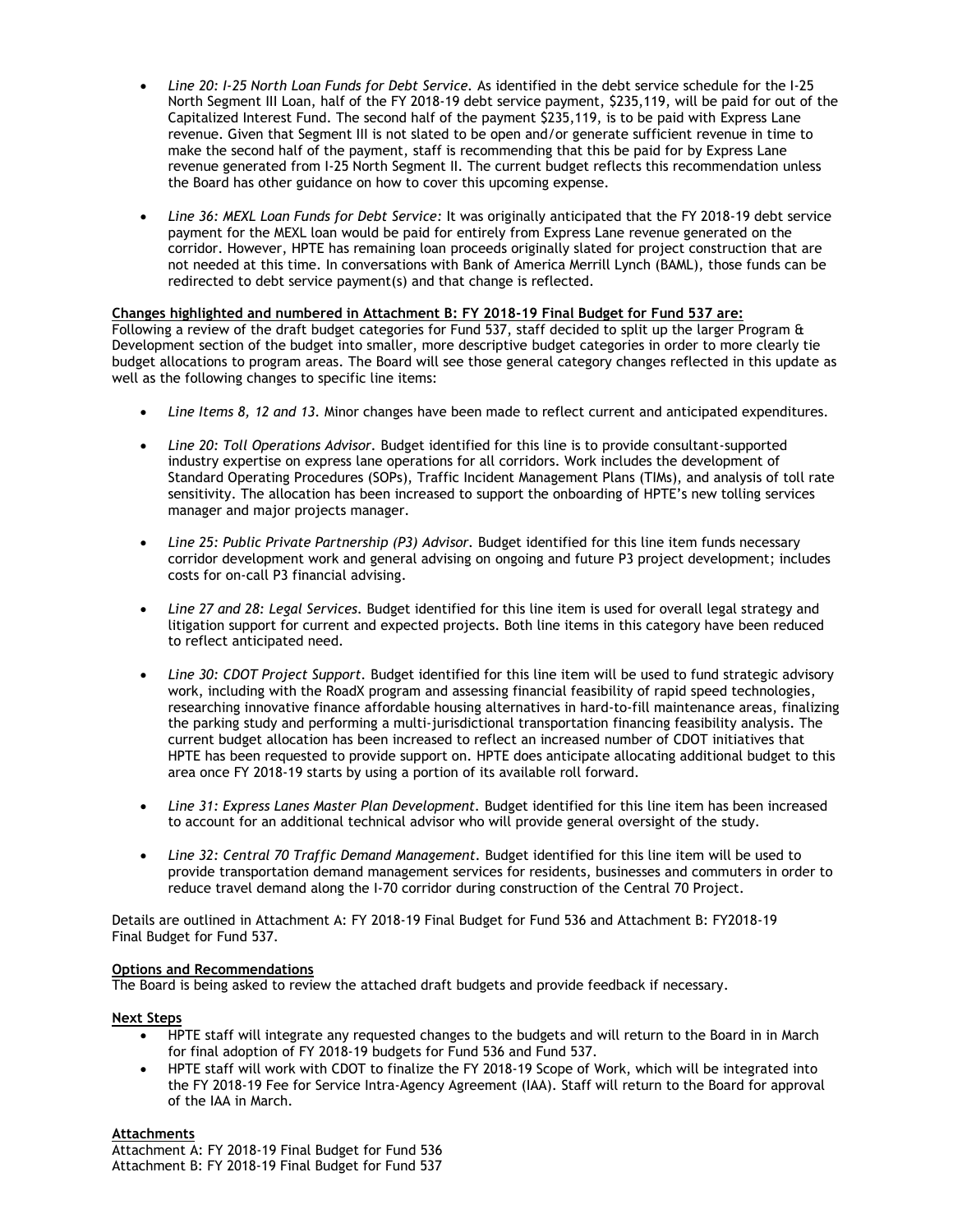# **Attachment A: Fiscal Year 2018-19 Final Budget for Fund 536**

| Statewide Transportation Enterprise Special Revenue Fund (C.R.S. 43-4-806(3)(a)) 536 |  |  |
|--------------------------------------------------------------------------------------|--|--|
|                                                                                      |  |  |

| Line                           |                                                                            |            | <b>Draft</b><br>Revenues-Nov |                         |             |                         | <b>Draft</b><br><b>Allocations-Nov</b> |              |               |  |  |  |  |  | <b>Updated</b><br>Revenues-Feb |  |  |  | Updated<br><b>Allocations-Feb</b> |
|--------------------------------|----------------------------------------------------------------------------|------------|------------------------------|-------------------------|-------------|-------------------------|----------------------------------------|--------------|---------------|--|--|--|--|--|--------------------------------|--|--|--|-----------------------------------|
| <b>Item</b>                    |                                                                            |            |                              |                         |             |                         |                                        |              |               |  |  |  |  |  |                                |  |  |  |                                   |
| $\mathbf{1}$<br>$\overline{2}$ | US 36 Express Lanes (Cost Center T8620-536)<br><b>Fiscal Year Revenues</b> |            |                              |                         |             |                         |                                        |              |               |  |  |  |  |  |                                |  |  |  |                                   |
| 3                              | Interest Earnings                                                          | \$         | 217,000                      |                         |             | \$                      | 217,000                                |              |               |  |  |  |  |  |                                |  |  |  |                                   |
| $\overline{4}$                 | Annual Concessionaire Management Fee                                       | \$         | 400,000                      |                         |             | \$                      | 400,000                                |              |               |  |  |  |  |  |                                |  |  |  |                                   |
| 5                              | Total US 36 FY 2018-19 Available Revenue                                   | \$         | 617,000                      |                         |             | \$                      | 617,000                                |              |               |  |  |  |  |  |                                |  |  |  |                                   |
| 6                              | <b>Fiscal Year Allocations</b>                                             |            |                              |                         |             |                         |                                        |              |               |  |  |  |  |  |                                |  |  |  |                                   |
| $\overline{7}$                 | <b>CDOT Staff Consulting</b>                                               |            |                              | \$                      | (5,000)     |                         |                                        | \$           | (5,000)       |  |  |  |  |  |                                |  |  |  |                                   |
| 8                              | Project Oversight                                                          |            |                              | \$                      | (400,000)   |                         |                                        | \$           | (400,000)     |  |  |  |  |  |                                |  |  |  |                                   |
| 9                              | <b>Toll Processing Oversight</b>                                           |            |                              | \$                      | (197,000)   |                         |                                        | \$           | (197,000)     |  |  |  |  |  |                                |  |  |  |                                   |
| 10                             | <b>Annual Audit</b>                                                        |            |                              | \$                      | (5,000)     |                         |                                        | \$           | (5,000)       |  |  |  |  |  |                                |  |  |  |                                   |
| 11                             | <b>Attorney General Fees</b>                                               |            |                              | \$                      | (10,000)    |                         |                                        | \$           | (10,000)      |  |  |  |  |  |                                |  |  |  |                                   |
| 12                             | Miscellaneous Corridor Studies                                             |            |                              | \$                      |             |                         |                                        | \$           |               |  |  |  |  |  |                                |  |  |  |                                   |
| 13                             | Total US 36 FY 2018-19 Allocations                                         |            |                              | \$                      | (617,000)   |                         |                                        | \$           | (617,000)     |  |  |  |  |  |                                |  |  |  |                                   |
| 14                             | <b>US36 Remaining Balance</b>                                              |            |                              | \$                      |             |                         |                                        | \$           |               |  |  |  |  |  |                                |  |  |  |                                   |
| 15                             | I-25 North Express Lanes (Cost Center T8630-536)                           |            |                              |                         |             |                         |                                        |              |               |  |  |  |  |  |                                |  |  |  |                                   |
| 16                             | <b>Fiscal Year Revenues</b>                                                |            |                              |                         |             |                         |                                        |              |               |  |  |  |  |  |                                |  |  |  |                                   |
| 17                             | <b>Tolling Revenue</b>                                                     | $\sqrt{3}$ | 10,896,065                   |                         |             | \$                      | 7,565,373                              |              |               |  |  |  |  |  |                                |  |  |  |                                   |
| 18                             | <b>Transponder Revenue</b>                                                 | \$         | 500,000                      |                         |             | \$                      | 500,000                                |              |               |  |  |  |  |  |                                |  |  |  |                                   |
| 19                             | <b>Interest Earnings</b>                                                   | \$         | 1,500                        |                         |             | \$                      | 1,500                                  |              |               |  |  |  |  |  |                                |  |  |  |                                   |
| 20                             | I-25 North Loan Funds for Debt Service Payment                             | $\sqrt{3}$ | 470,237                      |                         |             | $\overline{\mathbb{S}}$ | 235,119                                |              |               |  |  |  |  |  |                                |  |  |  |                                   |
| 21                             | Total I-25 N FY 2018-19 Available Revenue & Funds                          | \$         | 11,867,802                   |                         |             | \$                      | 8,301,991                              |              |               |  |  |  |  |  |                                |  |  |  |                                   |
| 22                             | <b>Fiscal Year Allocations</b>                                             |            |                              |                         |             |                         |                                        |              |               |  |  |  |  |  |                                |  |  |  |                                   |
| 23                             | I-25 North Loan Payment                                                    |            |                              | \$                      | (470, 237)  |                         |                                        | \$           | (470, 237)    |  |  |  |  |  |                                |  |  |  |                                   |
| 24                             | <b>Margin Rate Payment</b>                                                 |            |                              |                         |             |                         |                                        | $\mathsf{s}$ | (155, 973)    |  |  |  |  |  |                                |  |  |  |                                   |
| 25                             | <b>CDOT Staff Consulting</b>                                               |            |                              | \$                      | (15,000)    |                         |                                        | \$           | (15,000)      |  |  |  |  |  |                                |  |  |  |                                   |
| 26                             | <b>Attorney General Fees</b>                                               |            |                              | \$                      | (5,000)     |                         |                                        | \$           | (5,000)       |  |  |  |  |  |                                |  |  |  |                                   |
| 27                             | <b>General Reimbursable Expenses and Toll Processing Costs</b>             |            |                              | $\frac{1}{2}$           | (2,330,284) |                         |                                        | $\mathsf{s}$ | (2,250,000)   |  |  |  |  |  |                                |  |  |  |                                   |
| 28                             | Corridor Operations & Maintenance                                          |            |                              | \$                      | (100,000)   |                         |                                        | \$           | (100,000)     |  |  |  |  |  |                                |  |  |  |                                   |
| 29                             | Note Registrar                                                             |            |                              | \$                      | (1,000)     |                         |                                        | \$           | (1,000)       |  |  |  |  |  |                                |  |  |  |                                   |
| 30                             | Total I-25 N FY 2018-19 Allocations                                        |            |                              | \$                      | (2,921,521) |                         |                                        | \$           | (2,997,210)   |  |  |  |  |  |                                |  |  |  |                                   |
| 31                             | <b>I-25 N Remaining Balance</b>                                            |            |                              | \$                      | 8,946,281   |                         |                                        | \$           | 5,304,781     |  |  |  |  |  |                                |  |  |  |                                   |
| 32                             | I-70 West Mountain Express Lane (MEXL) (Cost Center T8640-536)             |            |                              |                         |             |                         |                                        |              |               |  |  |  |  |  |                                |  |  |  |                                   |
| 33                             | <b>Fiscal Year Funds and Revenue</b>                                       |            |                              |                         |             |                         |                                        |              |               |  |  |  |  |  |                                |  |  |  |                                   |
| 34                             | <b>Tolling Revenue</b>                                                     | $\sqrt{3}$ | 1,938,285                    |                         |             | $\overline{\mathbf{S}}$ | 2,257,275                              |              |               |  |  |  |  |  |                                |  |  |  |                                   |
| 35                             | Interest Earnings                                                          | \$         | 1,500                        |                         |             | \$                      | 1,500                                  |              |               |  |  |  |  |  |                                |  |  |  |                                   |
| 36                             | <b>MEXL Loan Funds for Debt Service</b>                                    |            |                              |                         |             | $\overline{\mathbb{S}}$ | 697,500                                |              |               |  |  |  |  |  |                                |  |  |  |                                   |
| 37                             | Total I-25 N FY 2018-19 Available Revenue & Funds                          | \$         | 1,939,785                    |                         |             | \$                      | 2,956,275                              |              |               |  |  |  |  |  |                                |  |  |  |                                   |
| 38                             | <b>Fiscal Year Allocations</b>                                             |            |                              |                         |             |                         |                                        |              |               |  |  |  |  |  |                                |  |  |  |                                   |
| 39                             | MEXL Loan Payment                                                          |            |                              | \$                      | (697, 500)  |                         |                                        | \$           | (697, 500)    |  |  |  |  |  |                                |  |  |  |                                   |
| 40                             | <b>Margin Rate Payment</b>                                                 |            |                              |                         |             |                         |                                        | $\mathsf{s}$ | (231, 354)    |  |  |  |  |  |                                |  |  |  |                                   |
| 41                             | <b>CDOT Staff Consulting</b>                                               |            |                              | \$                      | (15,000)    |                         |                                        | \$           | (15,000)      |  |  |  |  |  |                                |  |  |  |                                   |
| 42                             | <b>Attorney General Fees</b>                                               |            |                              | \$                      | (1,000)     |                         |                                        | \$           | (1,000)       |  |  |  |  |  |                                |  |  |  |                                   |
| 43                             | <b>General Reimbursable Expenses and Toll Processing Costs</b>             |            |                              | $\overline{\mathbf{S}}$ | (172, 264)  |                         |                                        | $\mathsf{s}$ | (270,000)     |  |  |  |  |  |                                |  |  |  |                                   |
| 44                             | <b>Corridor Operations &amp; Maintenance</b>                               |            |                              | \$                      | (150,000)   |                         |                                        | \$           | (150,000)     |  |  |  |  |  |                                |  |  |  |                                   |
| 45                             | Note Registrar                                                             |            |                              | \$                      | (1,000)     |                         |                                        | \$           | (1,000)       |  |  |  |  |  |                                |  |  |  |                                   |
| 46                             | Total I-70 W MEXL FY1 2018-19 Allocations                                  |            |                              | \$                      | (1,036,764) |                         |                                        | \$           | (1, 365, 854) |  |  |  |  |  |                                |  |  |  |                                   |
| 47                             | <b>I-70 W MEXL Remaining Balance</b>                                       |            |                              | \$                      | 903,021     |                         |                                        | \$           | 1,590,421     |  |  |  |  |  |                                |  |  |  |                                   |
| 48                             | C-470 Express Lanes (Cost Center T8650-536)                                |            |                              |                         |             |                         |                                        |              |               |  |  |  |  |  |                                |  |  |  |                                   |
| 49                             | <b>Fiscal Year Funds and Revenue</b>                                       |            |                              |                         |             |                         |                                        |              |               |  |  |  |  |  |                                |  |  |  |                                   |
| 50                             | C-470 Bond Proceeds for Debt Service                                       | \$         | 8,089,750                    |                         |             | \$                      | 8,089,750                              |              |               |  |  |  |  |  |                                |  |  |  |                                   |
| 51                             | Total C-470 FY 2018-19 Available Funds                                     | \$         | 8,089,750                    |                         |             | \$                      | 8,089,750                              |              |               |  |  |  |  |  |                                |  |  |  |                                   |
| 52                             | <b>Fiscal Year Allocations</b>                                             |            |                              |                         |             |                         |                                        |              |               |  |  |  |  |  |                                |  |  |  |                                   |
| 53                             | <b>Bond Debt Service</b>                                                   |            |                              | \$                      | (8,089,750) |                         |                                        | \$           | (8,089,750)   |  |  |  |  |  |                                |  |  |  |                                   |
| 54                             | Total I-70 W MEXL FY1 2018-19 Allocations                                  |            |                              | \$                      | (8,089,750) |                         |                                        | \$           | (8,089,750)   |  |  |  |  |  |                                |  |  |  |                                   |
| 55                             | <b>I-70 W MEXL Remaining Balance</b>                                       |            |                              | \$                      |             |                         |                                        | \$           |               |  |  |  |  |  |                                |  |  |  |                                   |
|                                | Total Fund 536 Revenues & Funds \$                                         |            | 22,514,337                   |                         |             | \$                      | 19,965,017                             |              |               |  |  |  |  |  |                                |  |  |  |                                   |
|                                |                                                                            |            |                              |                         |             |                         |                                        |              |               |  |  |  |  |  |                                |  |  |  |                                   |
|                                | Total Fund 536 Allocations \$                                              |            | (12,665,035)                 |                         |             | \$                      | (13,069,814)                           |              |               |  |  |  |  |  |                                |  |  |  |                                   |
|                                | <b>Remaining Unbudgeted Funds \$</b>                                       |            | 9,849,302                    |                         |             | S                       | 6,895,202                              |              |               |  |  |  |  |  |                                |  |  |  |                                   |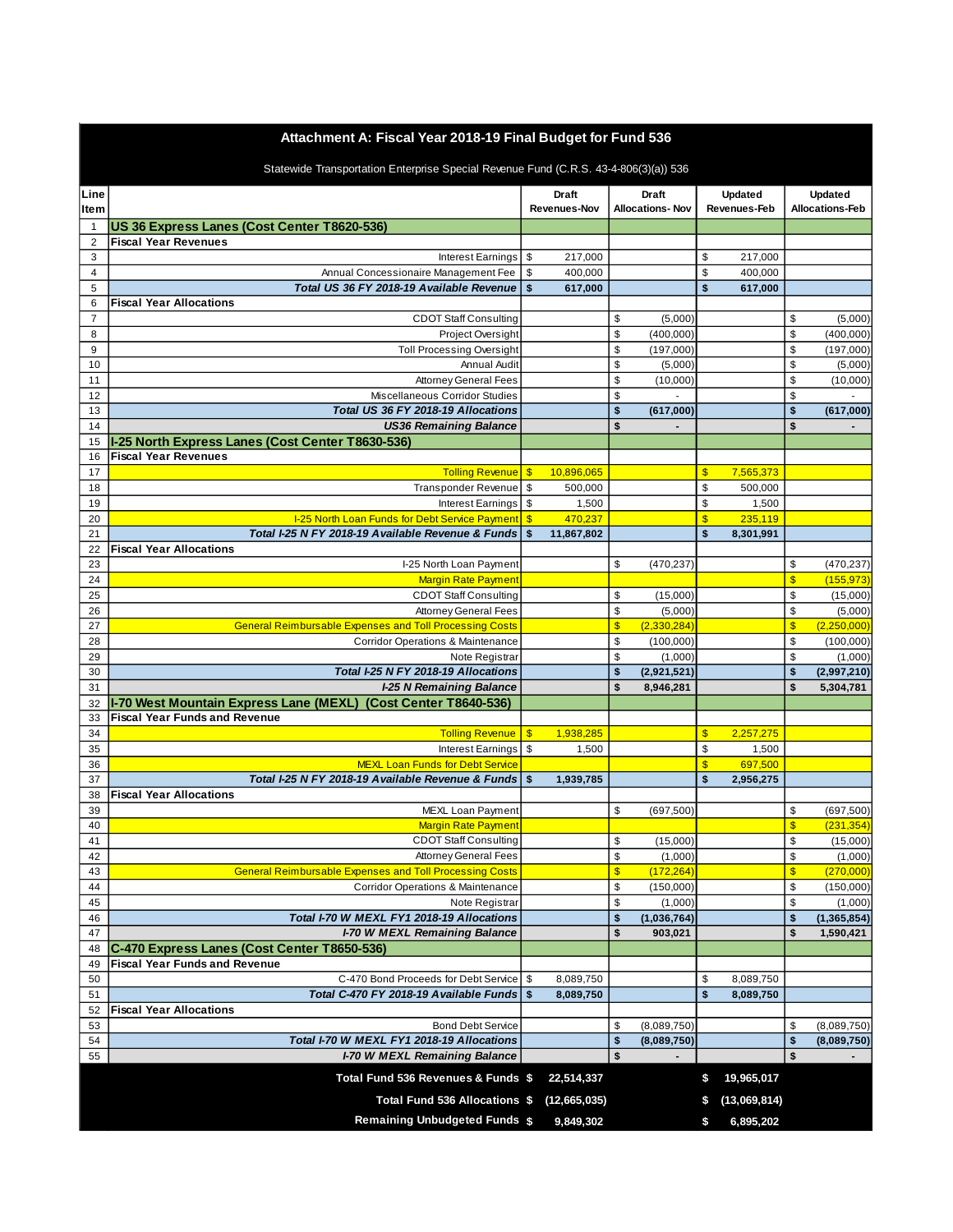| Attachment B: Fiscal Year 2018-19 Final Budget for Fund 537                 |                                                         |    |                              |                         |                                        |                                |               |                                   |               |  |  |
|-----------------------------------------------------------------------------|---------------------------------------------------------|----|------------------------------|-------------------------|----------------------------------------|--------------------------------|---------------|-----------------------------------|---------------|--|--|
| Statewide Transportation Enterprise Operating Fund (C.R.S. 43-4-806(4)) 537 |                                                         |    |                              |                         |                                        |                                |               |                                   |               |  |  |
| Line<br>Item                                                                |                                                         |    | <b>Draft</b><br>Revenues-Nov |                         | <b>Draft</b><br><b>Allocations-Nov</b> | <b>Updated</b><br>Revenues-Feb |               | Updated<br><b>Allocations-Feb</b> |               |  |  |
| $\mathbf{1}$                                                                | <b>Fiscal Year Revenues</b>                             |    |                              |                         |                                        |                                |               |                                   |               |  |  |
| 2                                                                           | Fee for Service                                         | \$ | 5,169,500                    |                         |                                        | \$                             | 5,169,500     |                                   |               |  |  |
| 3                                                                           | Interest Earnings                                       | \$ | 25,000                       |                         |                                        | \$                             | 25,000        |                                   |               |  |  |
| 4                                                                           | Total FY 2018-19 Revenue                                | \$ | 5,194,500                    |                         |                                        | \$                             | 5,194,500     |                                   |               |  |  |
| 5                                                                           | <b>Fiscal Year Allocations</b>                          |    |                              |                         |                                        |                                |               |                                   |               |  |  |
| 6                                                                           | <b>Administrative Cost Center (T8700-537)</b>           |    |                              |                         |                                        |                                |               |                                   |               |  |  |
| $\overline{7}$                                                              |                                                         |    |                              |                         |                                        |                                |               |                                   |               |  |  |
| 8                                                                           | <b>Overall Program Operations</b>                       |    |                              |                         |                                        |                                |               |                                   |               |  |  |
| 9                                                                           | <b>HPTE Staff Compensation</b>                          |    |                              | $\overline{\mathbb{S}}$ | (1,092,000)                            |                                |               | $\sqrt{3}$                        | (1,024,000)   |  |  |
| 10                                                                          | <b>CDOT Staff</b>                                       |    |                              | \$                      | (200,000)                              |                                |               | \$                                | (200,000)     |  |  |
| 11                                                                          | <b>Board Expenses</b>                                   |    |                              | \$                      | (15,000)                               |                                |               | \$                                | (15,000)      |  |  |
| 12                                                                          | <b>Staff Training and Certifications</b>                |    |                              | \$                      | (45,000)                               |                                |               | $\sqrt{3}$                        | (25,000)      |  |  |
| 13                                                                          | <b>Administrative and Office Needs</b>                  |    |                              | $\overline{\mathbb{S}}$ | (12,000)                               |                                |               | $\overline{\mathcal{S}}$          | (10,000)      |  |  |
| 14                                                                          | Conferences and Industry Memberships                    |    |                              | \$                      | (10,000)                               |                                |               | \$                                | (10,000)      |  |  |
| 16                                                                          | Out of State Travel                                     |    |                              | \$                      | (25,500)                               |                                |               | \$                                | (25, 500)     |  |  |
| 17                                                                          | <b>Technical Services</b>                               |    |                              |                         |                                        |                                |               |                                   |               |  |  |
| 18                                                                          | Program Management                                      |    |                              | \$                      | $\sim$                                 |                                |               | \$                                | ä,            |  |  |
| 19                                                                          | Express Lanes Communications and Public Affairs Support |    |                              | \$                      | (460,000)                              |                                |               | \$                                | (460,000)     |  |  |
| 20                                                                          | <b>Toll Operations Advisor</b>                          |    |                              | $\overline{\mathbb{S}}$ | (200,000)                              |                                |               | $\sqrt{3}$                        | (300,000)     |  |  |
| 21                                                                          | Aconex Document Management System                       |    |                              | \$                      | (224,000)                              |                                |               | \$                                | (224,000)     |  |  |
| 22                                                                          | <b>Financial Services</b>                               |    |                              |                         |                                        |                                |               |                                   |               |  |  |
| 23                                                                          | Accounting Advisors and Annual Audit                    |    |                              | \$                      | (21,000)                               |                                |               | \$                                | (21,000)      |  |  |
| 24                                                                          | Surveillance and Ratings Fees                           |    |                              | \$                      | (150,000)                              |                                |               | \$                                | (150,000)     |  |  |
| 25                                                                          | <b>Public Private Partnership (P3) Advisor</b>          |    |                              | $\overline{\mathbb{S}}$ | (300,000)                              |                                |               | $\sqrt{3}$                        | (350,000)     |  |  |
| 26                                                                          | Legal Services                                          |    |                              |                         |                                        |                                |               |                                   |               |  |  |
| 27                                                                          | <b>Outside Legal Services</b>                           |    |                              | \$                      | (500,000)                              |                                |               | $\sqrt{3}$                        | (125,000)     |  |  |
| 28                                                                          | <b>Attorney General Fees</b>                            |    |                              | $\overline{\mathbb{S}}$ | (90,000)                               |                                |               | $\overline{\mathbf{S}}$           | (50,000)      |  |  |
| 29                                                                          | <b>Strategic Project Development</b>                    |    |                              |                         |                                        |                                |               |                                   |               |  |  |
| 30                                                                          | <b>CDOT Project Support</b>                             |    |                              | \$                      | (250,000)                              |                                |               | $\sqrt{3}$                        | (455,000)     |  |  |
| 31                                                                          | <b>Express Lanes Master Plan Development</b>            |    |                              | $\overline{\mathbb{S}}$ | (1,000,000)                            |                                |               | $\sqrt{3}$                        | (1,250,000)   |  |  |
| 32                                                                          | <b>Central 70 Traffic Demand Management</b>             |    |                              | \$                      | (600, 000)                             |                                |               | $\boldsymbol{\$}$                 | (500, 000)    |  |  |
| 33                                                                          | <b>Miscellaneous</b>                                    |    |                              | \$                      |                                        |                                |               | \$                                |               |  |  |
| 34                                                                          | Total FY 2018-19 Revenue                                | \$ | 5,194,500                    |                         |                                        | \$                             | 5,194,500     |                                   |               |  |  |
| 35                                                                          | Total FY 2018-19 Allocations                            |    |                              | \$                      | (5, 194, 500)                          |                                |               | \$                                | (5, 194, 500) |  |  |
|                                                                             | Total Fund 537 Revenue \$                               |    | 5,194,500                    |                         |                                        | \$                             | 5,194,500     |                                   |               |  |  |
|                                                                             | Total Fund 537 Allocations \$                           |    | (5, 194, 500)                |                         |                                        | \$                             | (5, 194, 500) |                                   |               |  |  |
|                                                                             | <b>Remaining Unbudgeted Funds \$</b>                    |    |                              |                         |                                        | \$                             |               |                                   |               |  |  |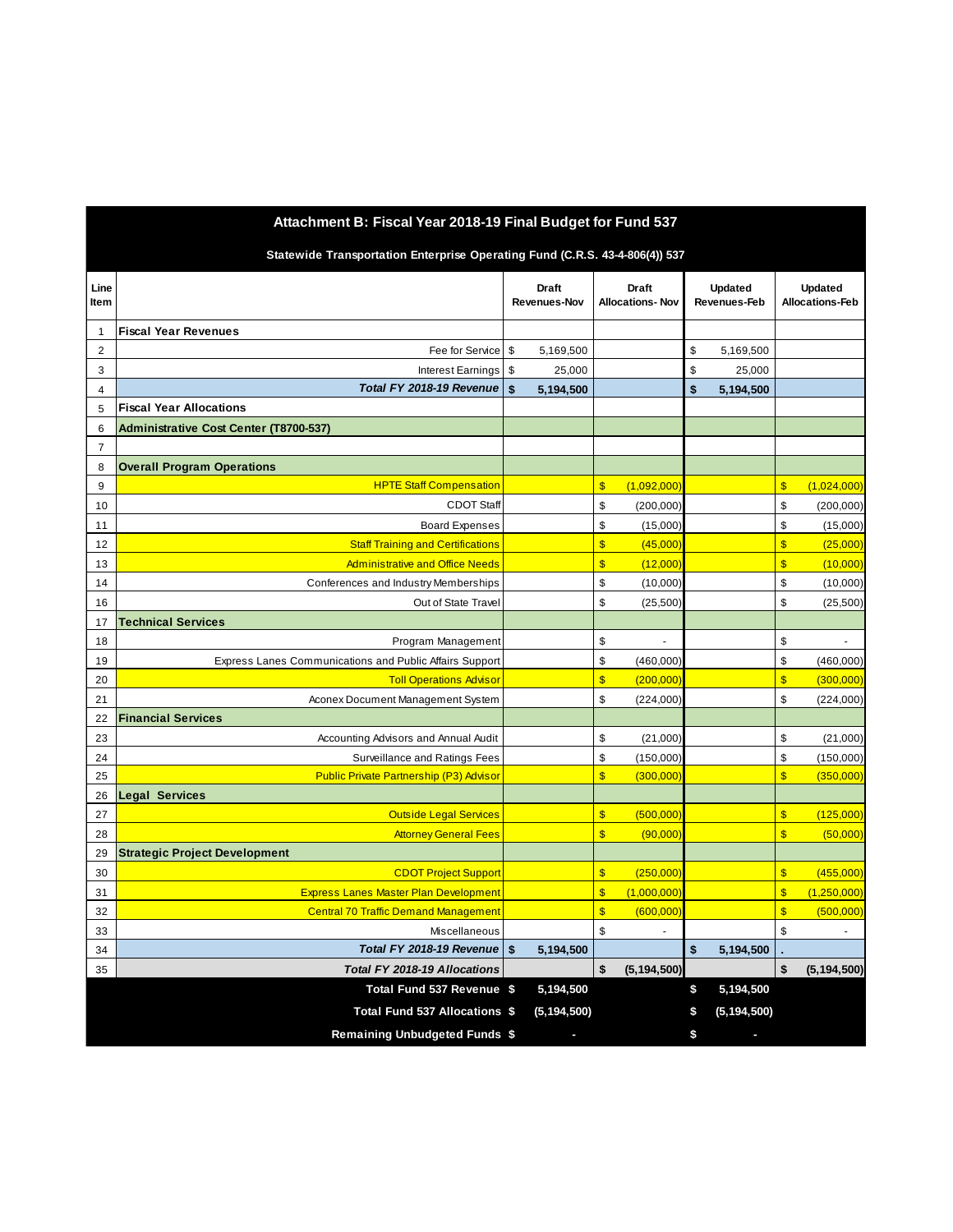

## **MEMORANDUM**

**TO: HPTE BOARD OF DIRECTORS FROM: PIPER FRODE, ENTERPRISES BUDGET & POLICY ANALYST DATE: FEBRUARY 14, 2018 SUBJECT: FISCAL YEAR BUDGET COMPARISON** 

### Informational Only

The purpose of this memo is informational only and is to respond to a Board request for a multi-year budget comparison for the High Performance Transportation Enterprises (HPTE) Fund 536 (Statewide Transportation Enterprise Special Revenue Fund) and Fund 537 (Statewide Transportation Enterprise Operating Fund).

### Background and Details

Per the HPTE annual budget process and reporting guidelines, staff is now providing a budget comparison twice a year in November and February. Attached is a comparison between the prior fiscal year (FY) 2016-17 final budget, the current FY 2017-18 budget and the final FY 2018-19 budget that is being presented this month. See attachment A: Fund 536 Multi-Year Budget Comparison and attachment B: Fund 537 Multi-Year Budget Comparison for details.

#### Next Steps:

Over the next month, HPTE staff will be finalizing the FY 2018-19 budgets for Fund 536 and Fund 537. A new comparison will be provided in November 2018 at the start of the budget development process for FY 2019-20.

#### Attachments

Attachment A: Fund 536 Multi-Year Budget Comparison Attachment B: Fund 537 Multi-Year Budget Comparison

■ HIGH PERFORMANCE TRANSPORTATION ENTERPRISE ■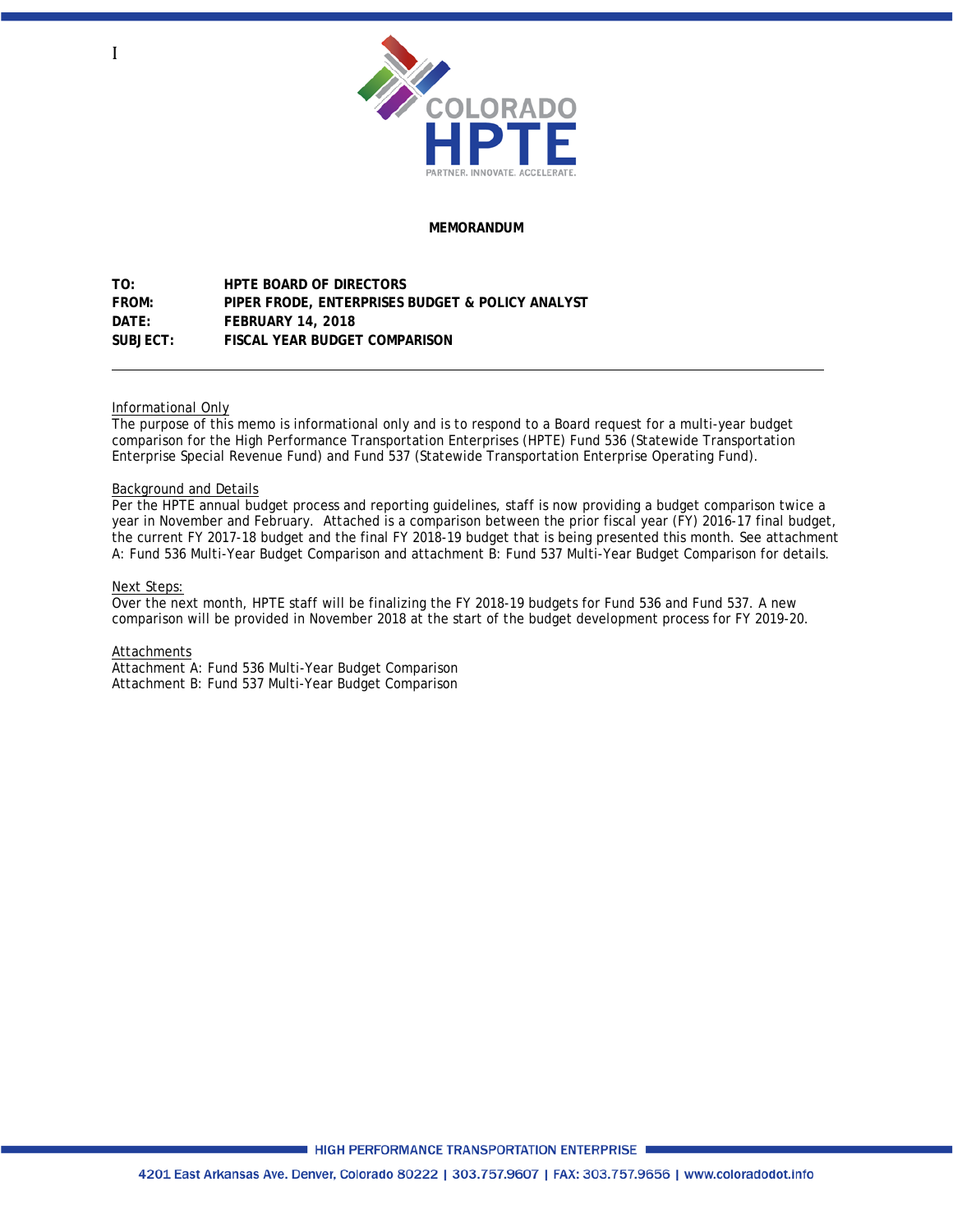| Attachment A: Fund 536 Updated Multi-Year Budget Comparison                          |                             |                          |                      |                                      |          |                                            |  |  |  |  |  |
|--------------------------------------------------------------------------------------|-----------------------------|--------------------------|----------------------|--------------------------------------|----------|--------------------------------------------|--|--|--|--|--|
| Statewide Transportation Enterprise Special Revenue Fund (C.R.S. 43-4-806(3)(a)) 536 |                             |                          |                      |                                      |          |                                            |  |  |  |  |  |
|                                                                                      | FY 2016-17<br><b>Budget</b> |                          |                      | FY 2017-18<br><b>Current Budget*</b> |          | FY 2018-19<br><b>Final Budget</b>          |  |  |  |  |  |
| US 36 Express Lanes (Cost Center T8620-536)                                          |                             |                          |                      |                                      |          |                                            |  |  |  |  |  |
| <b>Fiscal Year Funds</b>                                                             |                             |                          |                      |                                      |          |                                            |  |  |  |  |  |
| Fee for Services                                                                     | \$                          | 2,075,736                | \$                   | ۰                                    | \$       | ۰                                          |  |  |  |  |  |
| <b>Transponder Revenue</b>                                                           | \$                          | 450,000                  | \$                   |                                      | \$       | $\overline{\phantom{a}}$                   |  |  |  |  |  |
| Express Lanes Advertising Reimbursement from Plenary                                 | \$                          | 70,000                   | \$                   | 70,000                               | \$       | $\overline{\phantom{a}}$                   |  |  |  |  |  |
| Interest Earnings                                                                    | \$                          | 200,000                  | \$                   | 175,000                              | \$       | 217,000                                    |  |  |  |  |  |
| Annual Concessionaire Management Fee                                                 | \$                          | 400,000                  | \$                   | 400,000                              | \$       | 400,000                                    |  |  |  |  |  |
| Operations and Maintenance Reserve Reimbursement                                     | $\overline{\$}$             |                          | \$                   |                                      | \$       |                                            |  |  |  |  |  |
| <b>Miscellaneous</b>                                                                 | \$                          |                          | \$                   |                                      | \$       |                                            |  |  |  |  |  |
| <b>Total Fiscal Year Revenue</b>                                                     | \$                          | 3,195,736                | $\overline{\bullet}$ | 645,000                              | \$       | 617,000                                    |  |  |  |  |  |
| Additional Budget from Roll Forward and/or Revenue Reconcilliation                   |                             |                          | \$                   | 3,637,247                            |          |                                            |  |  |  |  |  |
| <b>Total Current FY2017 Operating Budget</b>                                         | \$                          | 3,195,736                | \$                   | 4,282,247                            | \$       | 617,000                                    |  |  |  |  |  |
| <b>Fiscal Year Allocations</b>                                                       |                             |                          |                      |                                      |          |                                            |  |  |  |  |  |
| <b>HPTE Staff Costs</b>                                                              | \$                          | $\overline{\phantom{a}}$ | \$                   | $\blacksquare$                       | \$       | $\blacksquare$                             |  |  |  |  |  |
| <b>CDOT Staff Consulting</b>                                                         | \$                          | 15,000                   | \$                   | 15,000                               | \$       | 5,000                                      |  |  |  |  |  |
| <b>Legal Services</b>                                                                | \$                          |                          | \$                   |                                      | \$       |                                            |  |  |  |  |  |
| Project Oversight \$                                                                 |                             | 400,000                  | \$                   | 400,000                              | \$       | 400,000                                    |  |  |  |  |  |
| Miscellaneous Fees                                                                   | \$                          |                          | \$                   |                                      | \$       |                                            |  |  |  |  |  |
| <b>Toll Processing Oversight</b>                                                     | $\sqrt[6]{3}$               | 198,000                  | \$                   | 200,000                              | \$       | 197,000                                    |  |  |  |  |  |
| Annual Audit                                                                         | \$                          | 5,100                    | \$                   | 5,100                                | \$       | 5,000                                      |  |  |  |  |  |
| <b>Attorney General Fees</b>                                                         | \$<br>\$                    | 10,000                   | \$                   | 10,000                               | \$<br>\$ | 10,000                                     |  |  |  |  |  |
| Tolling Services Agreement- General Reimbursable Costs<br><b>TIFIA Allocations</b>   | \$                          | 2,150,736                | \$<br>\$             |                                      | \$       |                                            |  |  |  |  |  |
| Debt Service Reserve Transfer                                                        | \$                          |                          | \$                   |                                      | \$       | $\overline{\phantom{a}}$<br>$\blacksquare$ |  |  |  |  |  |
|                                                                                      |                             |                          |                      |                                      |          |                                            |  |  |  |  |  |
| Miscellaneous                                                                        | \$                          |                          | \$                   | 100,000                              | \$       | $\overline{\phantom{a}}$                   |  |  |  |  |  |
| <b>Total Fiscal Year Allocations</b>                                                 | \$                          | 2,778,836                | \$                   | 730,100                              | \$       | 617,000                                    |  |  |  |  |  |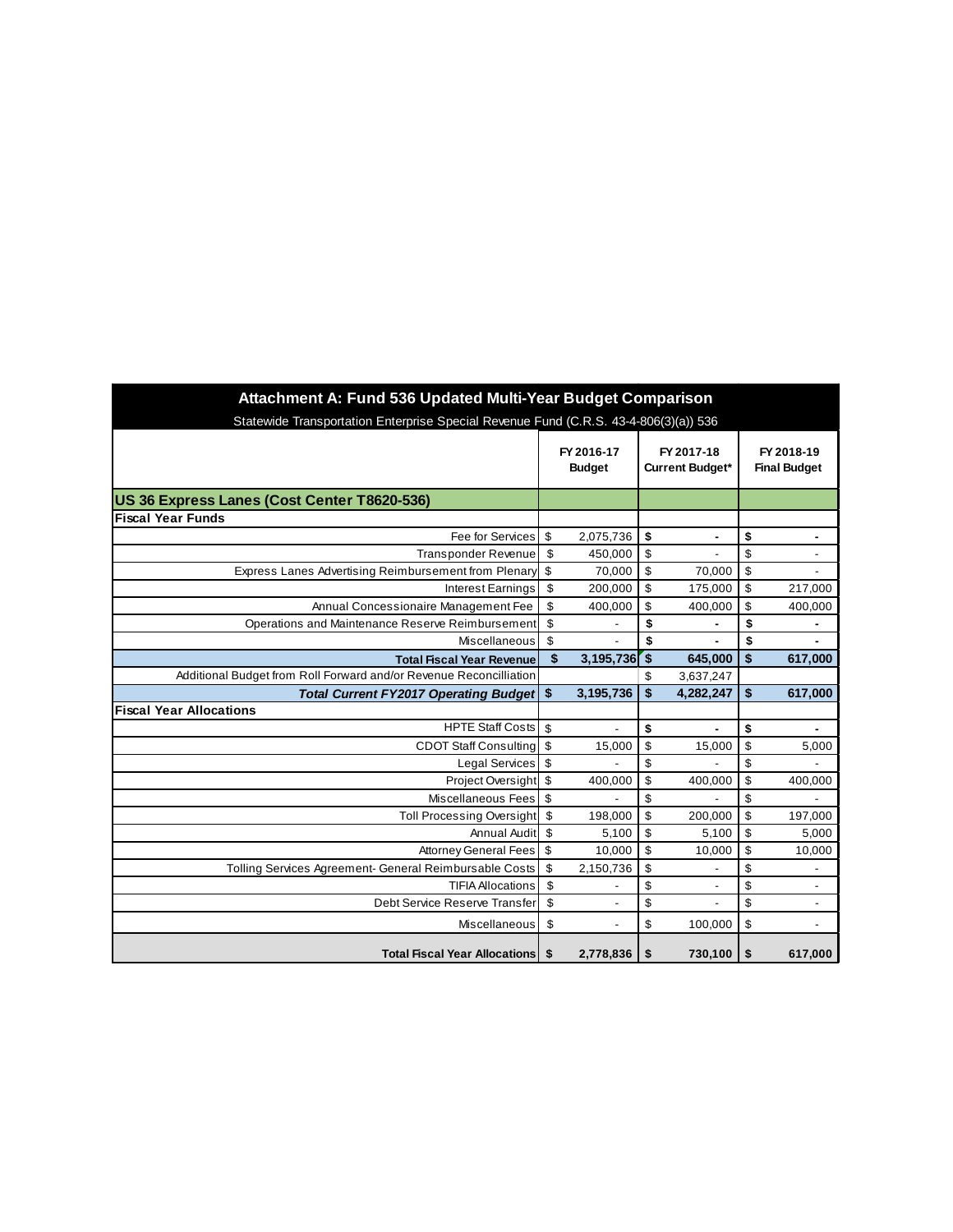| Attachment A: Fund 536 Updated Multi-Year Budget Comparison                                               |                           |                             |              |                                      |                                   |            |  |  |  |  |
|-----------------------------------------------------------------------------------------------------------|---------------------------|-----------------------------|--------------|--------------------------------------|-----------------------------------|------------|--|--|--|--|
| Statewide Transportation Enterprise Special Revenue Fund (C.R.S. 43-4-806(3)(a)) 536                      |                           |                             |              |                                      |                                   |            |  |  |  |  |
|                                                                                                           |                           | FY 2016-17<br><b>Budget</b> |              | FY 2017-18<br><b>Current Budget*</b> | FY 2018-19<br><b>Final Budget</b> |            |  |  |  |  |
| I-25 North Express Lanes (Cost Center T8630-536)                                                          |                           |                             |              |                                      |                                   |            |  |  |  |  |
| <b>Fiscal Year Funds</b>                                                                                  |                           |                             |              |                                      |                                   |            |  |  |  |  |
| I-25 North Loan Funds                                                                                     | $\boldsymbol{\mathsf{S}}$ | 470,237                     | \$           | 470,237                              | \$                                | 235,119    |  |  |  |  |
| <b>Tolling Revenue</b>                                                                                    | \$                        | 2,269,192                   | \$           | 10,896,066                           | \$                                | 7,565,373  |  |  |  |  |
| Transponder Revenue                                                                                       | \$                        |                             | \$           | 450,000                              | \$                                | 500,000    |  |  |  |  |
| <b>Interest Earnings</b>                                                                                  | \$                        |                             | \$           | 1,500                                | \$                                | 1,500      |  |  |  |  |
| Fees                                                                                                      | \$                        |                             | \$           |                                      | \$                                |            |  |  |  |  |
| <b>Total Fiscal Year Revenue</b>                                                                          | \$                        | 2,739,429                   | \$           | 11,817,803                           | \$                                | 8,301,992  |  |  |  |  |
| Additional Budget from Roll Forward and/or Revenue Reconcilliation                                        |                           |                             | \$           | 3,589,653                            |                                   |            |  |  |  |  |
| <b>Total Current Operating Budget</b>                                                                     | \$                        | 2,739,429                   | $\sqrt{2}$   | 15,407,456                           | $\sqrt[6]{\frac{1}{2}}$           | 8,301,992  |  |  |  |  |
| <b>Fiscal Year Allocations</b>                                                                            |                           |                             |              |                                      |                                   |            |  |  |  |  |
| I-25 North Loan Payment                                                                                   | \$                        | 470,237                     | \$           | 470,237                              | \$                                | 470,237    |  |  |  |  |
| Margin Rate Payment                                                                                       | \$                        |                             | \$           |                                      | \$                                | 155,973    |  |  |  |  |
| <b>Staff Time</b>                                                                                         | \$                        |                             | \$           | 15,000                               | \$                                | 15,000     |  |  |  |  |
| General Reimbursable and Toll Processing Costs                                                            | \$                        | 1,426,199                   | \$           | 2,330,284                            | \$                                | 2,250,000  |  |  |  |  |
| <b>CSP</b> Enforcement                                                                                    | \$                        | 112,794                     | \$           |                                      | \$                                |            |  |  |  |  |
| <b>General Operations &amp; Maintenance</b>                                                               | \$                        | 500,000                     | \$           | 500,000                              | \$                                | 100,000    |  |  |  |  |
| <b>Attorney General Fees</b>                                                                              |                           |                             | \$           | 10,000                               | \$                                | 5,000      |  |  |  |  |
| Note Registrar                                                                                            | \$                        | 1,000                       | \$           | 1,000                                | \$                                | 1,000      |  |  |  |  |
| <b>Total Fiscal Year Allocations</b>                                                                      | \$                        | 2,510,230                   | \$           | 3,326,521                            | \$                                | 2,997,210  |  |  |  |  |
| I-70 West Mountain Express Lane (Cost Center T8640-536)                                                   |                           |                             |              |                                      |                                   |            |  |  |  |  |
| <b>Fiscal Year Funds</b>                                                                                  |                           |                             |              |                                      |                                   |            |  |  |  |  |
| <b>MEXL Loan Funds</b>                                                                                    | \$                        | 697,500                     | \$           | 697,500                              | \$                                | 697,500    |  |  |  |  |
| <b>Tolling Revenue</b>                                                                                    | \$                        | 720,000                     | \$           | 1,938,285                            | \$                                | 2,257,275  |  |  |  |  |
| <b>Interest Earnings</b>                                                                                  | \$                        |                             | \$           | 1,000                                | \$                                | 1,500      |  |  |  |  |
| <b>Total Fiscal Year Funds</b>                                                                            | \$                        | 1,417,500                   | \$           | 2,636,785                            | \$                                | 2,956,275  |  |  |  |  |
| Additional Budget from Roll Forward and/or Revenue Reconcilliation                                        |                           |                             | \$           | 463,555                              |                                   |            |  |  |  |  |
| <b>Total Current Operating Budget</b>                                                                     | \$                        | 1,417,500                   | $\mathbf{s}$ | 3,100,340                            | \$                                | 2,956,275  |  |  |  |  |
| <b>Fiscal Year Allocations</b>                                                                            |                           |                             |              |                                      |                                   |            |  |  |  |  |
| MEXL Loan Interest Payment \$                                                                             |                           | 697,500                     | \$           | 697,500                              | \$                                | 697,500    |  |  |  |  |
| Margin Rate Payment \$                                                                                    |                           |                             | \$           |                                      | \$                                | 231,354    |  |  |  |  |
| General Reimbursable and Toll Processing Costs                                                            | \$                        | 147,825                     | \$           | 172,264                              | \$                                | 270,000    |  |  |  |  |
| General Operations & Maintenance \$                                                                       |                           | 383,652                     | \$           | 383,625                              | \$                                | 150,000    |  |  |  |  |
| Note Registrar                                                                                            | \$                        | 1,000                       | \$           | 1,000                                | \$                                | 1,000      |  |  |  |  |
| Staff Time                                                                                                | \$                        |                             | \$           | 15,000                               | \$                                | 15,000     |  |  |  |  |
| <b>Attorney General Fees</b>                                                                              | \$                        |                             | \$           | 10,000                               | \$                                | 1,000      |  |  |  |  |
| <b>Total Fiscal Year Allocations</b>                                                                      | \$                        | 1,229,977                   | \$           | 1,279,389                            | \$                                | 1,365,854  |  |  |  |  |
| C-470 Express Lanes (Cost Center T8650-536)                                                               |                           |                             |              |                                      |                                   |            |  |  |  |  |
| <b>Fiscal Year Funds</b>                                                                                  |                           |                             |              |                                      |                                   |            |  |  |  |  |
| C-470 Bond Proceeds for Debt Service                                                                      | \$                        |                             | \$           | 8,500,000                            | \$                                | 8,089,750  |  |  |  |  |
| Total Current Operating Budget   \$                                                                       |                           |                             | \$           | 8,500,000                            | \$                                | 8,089,750  |  |  |  |  |
| <b>Fiscal Year Allocations</b>                                                                            |                           |                             |              |                                      |                                   |            |  |  |  |  |
| <b>Bond Debt Service</b>                                                                                  |                           |                             | \$           | 8,500,000                            | \$                                | 8,089,750  |  |  |  |  |
| <b>Total Fiscal Year Allocations</b>                                                                      |                           |                             | \$           | 8,500,000                            | \$                                | 8,089,750  |  |  |  |  |
| Total 536 Fiscal Year Operating Budget \$                                                                 |                           | 7,352,665                   | \$           | 31,290,043                           | \$                                | 19,965,017 |  |  |  |  |
| Total 536 Fiscal Year Budget Allocations \$                                                               |                           | 6,519,043                   | \$           | 5,336,010                            | S                                 | 13,069,814 |  |  |  |  |
| *The current budget column does not include changes being requsted as part of the February 2018 Amendment |                           |                             |              |                                      |                                   |            |  |  |  |  |